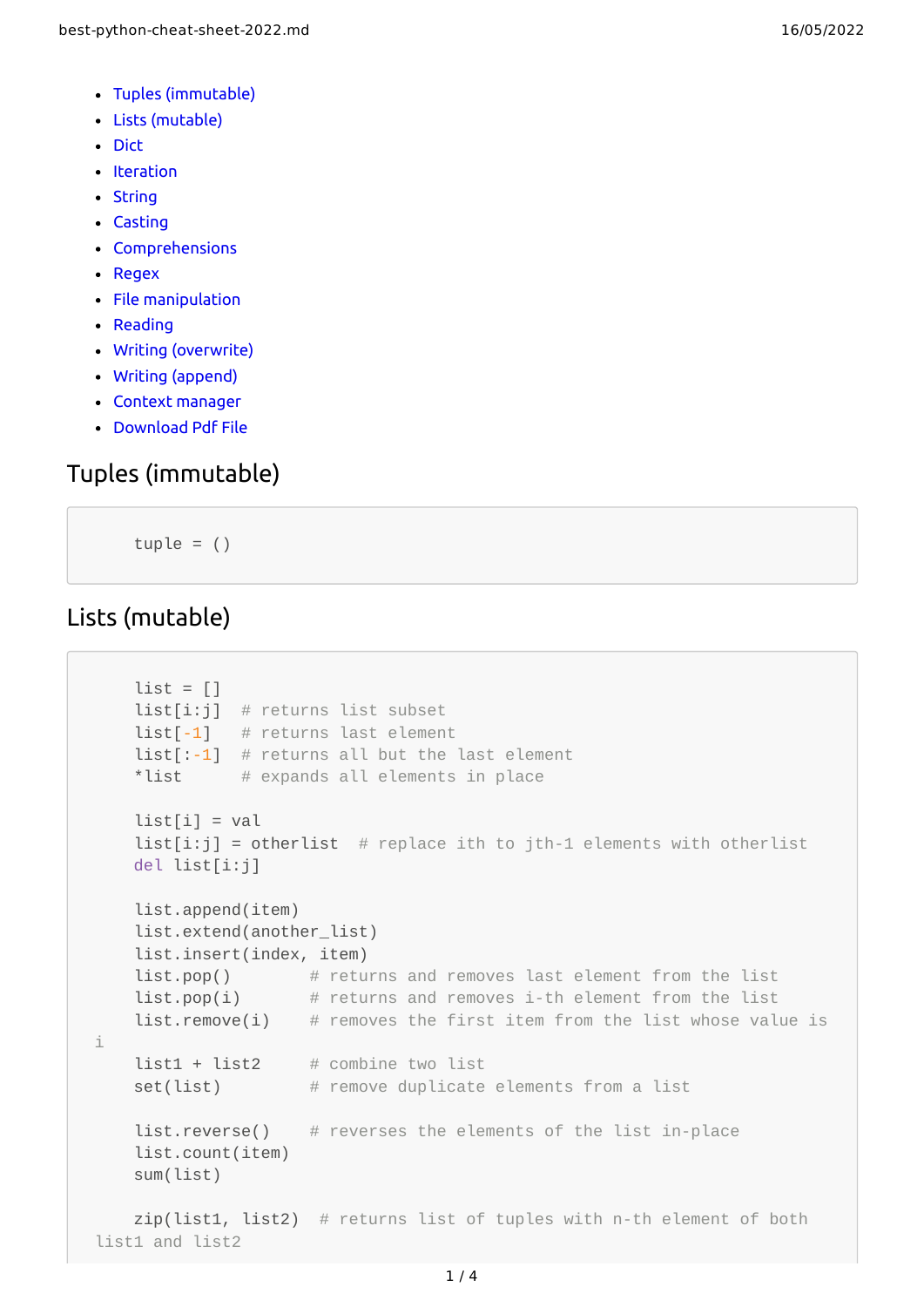```
list.sort() # sorts in-place, returns None
   sorted(list) # returns sorted copy of list
   ",".join(list) # returns a string with list elements seperated by
comma
```
### <span id="page-1-0"></span>Dict

```
dict = \{\} dict.keys()
 dict.values()
"key" in dict # let's say this returns False, then...
dict["key"] # ...this raises KeyError
dict.get("key") # ...this returns None
dict.setdefault("key", 1)
**dict # expands all k/v pairs in place
```
### <span id="page-1-1"></span>Iteration

```
 for item in ["a", "b", "c"]:
for i in range(4): \# 0 to 3
for i in range(4, 8): # 4 to 7
   for i in range(1, 9, 2): # 1, 3, 5, 7
    for key, val in dict.items():
    for index, item in enumerate(list):
```
## <span id="page-1-2"></span>**[String](https://docs.python.org/2/library/stdtypes.html#string-methods)**

```
 str[0:4]
 len(str)
 string.replace("-", " ")
 ",".join(list)
"hi \{0\}".format('j')
f"hi {name}" # same as "hi {}'".format('name')
 str.find(",")
str.index(",") \# same, but raises IndexError
 str.count(",")
 str.split(",")
 str.lower()
 str.upper()
 str.title()
 str.lstrip()
 str.rstrip()
 str.strip()
```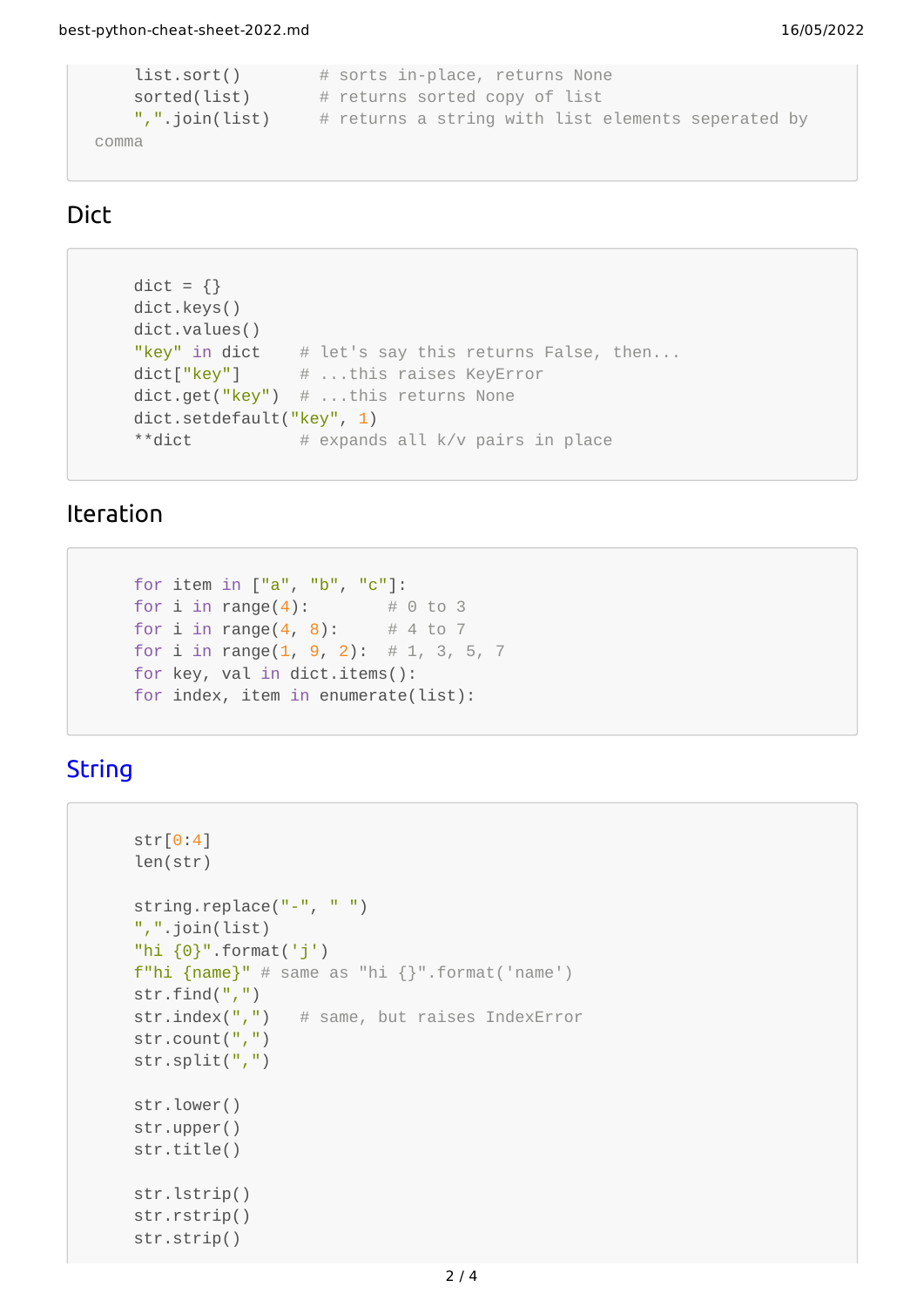```
 str.islower()
 /* escape characters */
>>> 'doesn\'t' # use \' to escape the single quote...
     "doesn't"
>>> "doesn't" # ...or use double quotes instead
    "doesn't"
 >>> '"Yes," they said.'
    '"Yes," they said.'
 >>> "\"Yes,\" they said."
    '"Yes," they said.'
 >>> '"Isn\'t," they said.'
    '"Isn\'t," they said.'
```
### <span id="page-2-0"></span>Casting

```
 int(str)
 float(str)
 str(int)
 str(float)
 'string'.encode()
```
### <span id="page-2-1"></span>Comprehensions

```
[fn(i) for i in list] # .map
map(fn, list) # .map, returns iterator
filter(fn, list) # .filter, returns iterator
[fn(i) for i in list if i > 0] # .filter.map
```
#### <span id="page-2-2"></span>Regex

```
 import re
 re.match(r'^[aeiou]', str)
 re.sub(r'^[aeiou]', '?', str)
re.sub(r'(xyz)', r' \1', str)
expr = re.compile(r'^{\wedge}...$')
 expr.match(...)
 expr.sub(...)
```
### <span id="page-2-3"></span>File manipulation